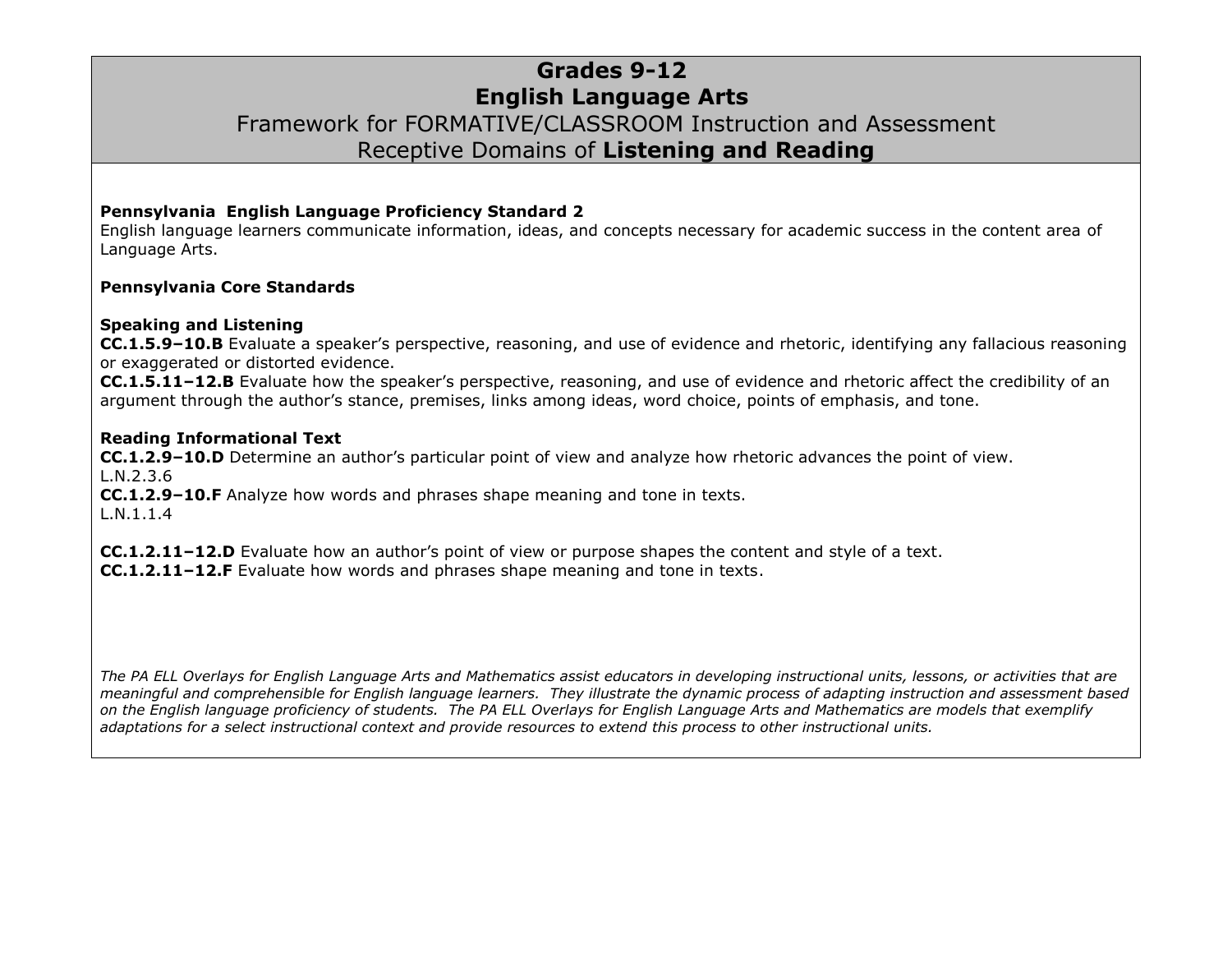# **Listening Model Performance Indicator (MPI)**

**Classroom Context:** Analyze spoken and written information and ideas.

**Cognitive Function:** Students at all levels of English proficiency will ANALYZE spoken and written information and ideas.

| <b>Concepts</b>       | <b>Competencies</b>                                                                                                                  | <b>Vocabulary</b><br>and Topic<br><b>Related</b><br>Language                                                                                                                                                                                                          | <b>Proficiency</b><br>Level 1<br><b>Entering</b>                                                                                                                                                              | <b>Proficiency</b><br>Level 2<br><b>Emerging</b>                                                                                                                            | <b>Proficiency</b><br>Level 3<br><b>Developing</b>                                                                                                                         | <b>Proficiency</b><br>Level 4<br><b>Expanding</b>                                                                                                                | <b>Proficiency</b><br>Level 5<br><b>Bridging</b>                                |
|-----------------------|--------------------------------------------------------------------------------------------------------------------------------------|-----------------------------------------------------------------------------------------------------------------------------------------------------------------------------------------------------------------------------------------------------------------------|---------------------------------------------------------------------------------------------------------------------------------------------------------------------------------------------------------------|-----------------------------------------------------------------------------------------------------------------------------------------------------------------------------|----------------------------------------------------------------------------------------------------------------------------------------------------------------------------|------------------------------------------------------------------------------------------------------------------------------------------------------------------|---------------------------------------------------------------------------------|
| Critical<br>listening | Evaluate and<br>respond to the<br>speaker's<br>message by<br>analyzing and<br>synthesizing<br>information<br>ideas, and<br>opinions. | Analogy<br>Alliteration<br>Hyperbole<br>Metaphor<br>Simile<br>Like<br>asas<br>At the same time,<br>In the same way,<br>Likewise,<br>Similarly,<br>Conversely,<br>However,<br>Nevertheless,<br>On the contrary,<br>On the other<br>hand,<br>While this may be<br>true, | Recognize<br>words<br>associated<br>with<br>rhetorical<br>devices<br>within short<br>speech<br>excerpts,<br>following<br>explicit,<br>repeated<br>examples, as<br>modeled and<br>monitored by<br>the teacher. | Identify<br>specific<br>examples of<br>rhetorical<br>devices used<br>in selected<br>excerpts of<br>spoken<br>language from<br>modeled<br>speech with<br>teacher<br>support. | Match<br>examples of<br>rhetorical<br>devices with<br>speaker's<br>viewpoint or<br>purpose using<br>a graphic<br>organizer and<br>dictionary<br>working with a<br>partner. | Compare examples<br>of rhetorical<br>devices from<br>selected excerpts<br>of speech, using a<br>comparison chart<br>and dictionary<br>working with a<br>partner. | Infer meaning<br>of rhetorical<br>devices in<br>speech within<br>a small group. |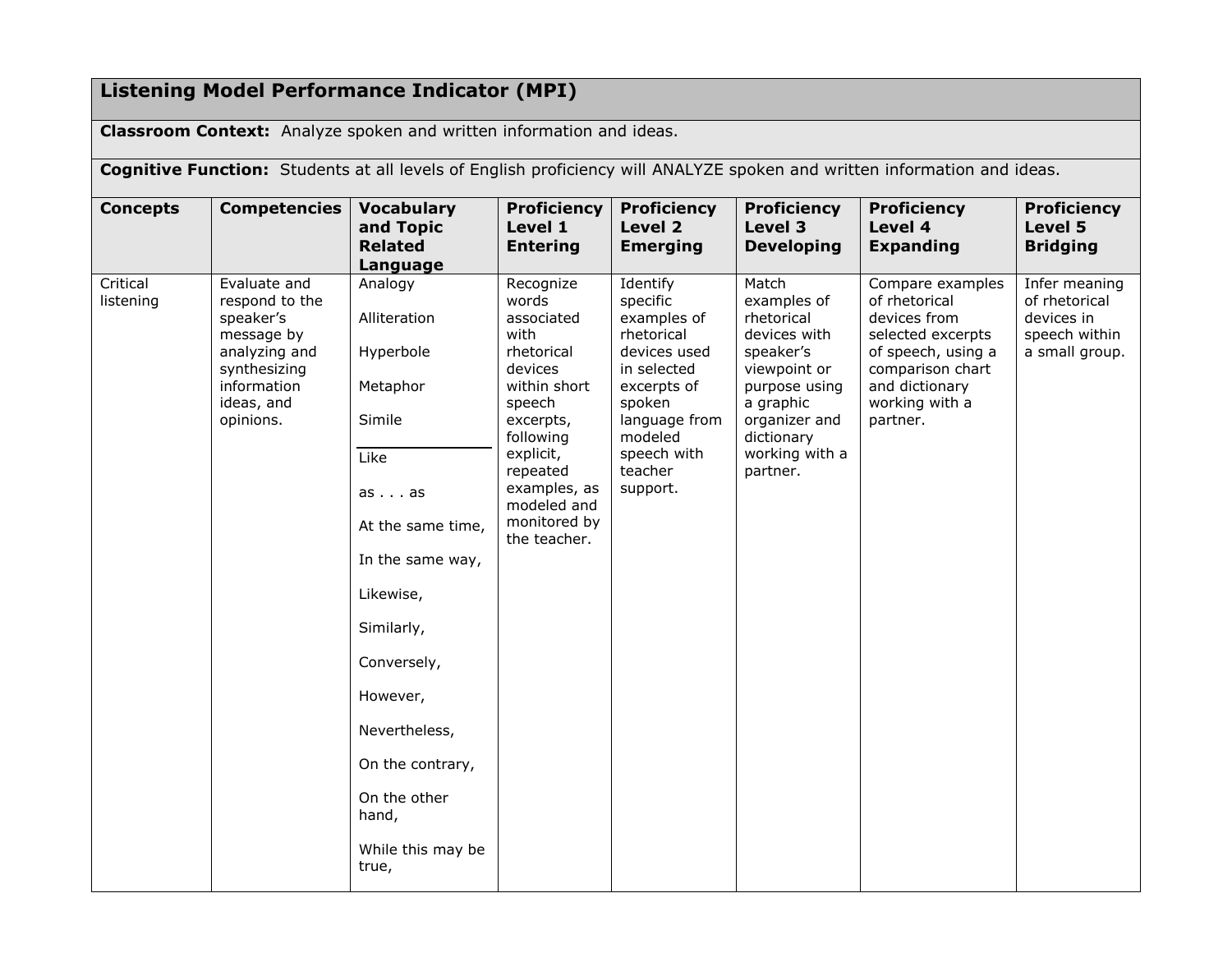## **Reading Model performance Indicator (MPI)**

**Classroom Context:** Analyze spoken and written information.

**Cognitive Function:** Students at all levels of English proficiency will ANALYZE spoken and written information. **Concepts Competencies Vocabulary and Topic Related Language Proficiency Level 1 Entering Proficiency Level 2 Emerging Proficiency Level 3 Developing Proficiency Level 4 Expanding Proficiency Level 5 Bridging**  Point of view Vocabulary Determine an author's point of view and analyze how rhetoric advances the point of view. Analyze how words and phrases shape meaning and Argument Bias Claim Evidence Relevant Stereotype Locate language associated with bias from visually supported text using L1 or L2 and word banks, following explicit, Classify language associated with bias and opinion from visually supported text using word banks with teacher support. Compare language of opinion and bias from excerpts of texts following a model with a partner. Sort language of bias from texts (e.g., by validity of reasoning/evidence) following a model in small groups. Infer author's bias from text.

| Vocabulary | author's point of<br>view and analyze<br>how rhetoric<br>advances the<br>point of view.<br>Analyze how<br>words and<br>phrases shape<br>meaning and<br>tone in texts. | <b>Bias</b><br>Claim<br>Evidence<br>Relevant<br>Stereotype<br>Valid reasoning<br>At the same time,<br>In the same way,<br>Likewise,<br>Similarly,<br>Conversely,<br>However,<br>Nevertheless,<br>On the contrary,<br>On the other<br>hand, | language<br>associated<br>with bias<br>from visually<br>supported<br>text using<br>L1 or L2 and<br>word banks,<br>following<br>explicit,<br>repeated<br>examples, as<br>modeled and<br>monitored by<br>the teacher. | language<br>associated<br>with bias and<br>opinion from<br>visually<br>supported text<br>using word<br>banks with<br>teacher<br>support. | language of<br>opinion<br>and bias from<br>excerpts of<br>texts following<br>a model with a<br>partner. | bias from<br>texts (e.g., by<br>validity of<br>reasoning/evidence)<br>following a model in<br>small groups. | bias from<br>text. |
|------------|-----------------------------------------------------------------------------------------------------------------------------------------------------------------------|--------------------------------------------------------------------------------------------------------------------------------------------------------------------------------------------------------------------------------------------|---------------------------------------------------------------------------------------------------------------------------------------------------------------------------------------------------------------------|------------------------------------------------------------------------------------------------------------------------------------------|---------------------------------------------------------------------------------------------------------|-------------------------------------------------------------------------------------------------------------|--------------------|
|            |                                                                                                                                                                       | While this may be<br>true,                                                                                                                                                                                                                 |                                                                                                                                                                                                                     |                                                                                                                                          |                                                                                                         |                                                                                                             |                    |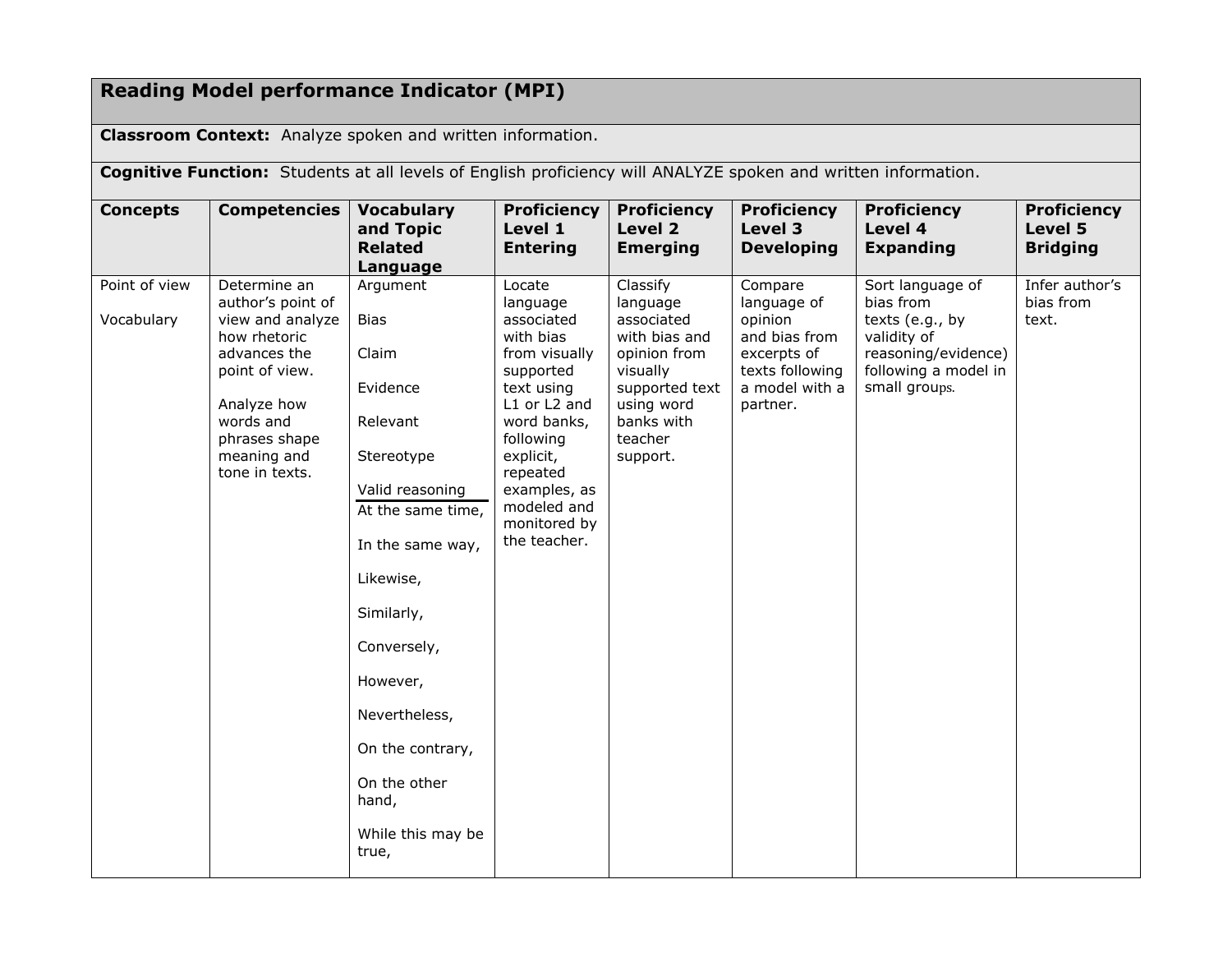**Building Receptive Model Performance Indicators (MPI)** to differentiate and scaffold instruction per English language proficiency level by adjusting the *language function* and *support.*

### **Classroom Context:**

**Cognitive Function:** Students at all levels of English proficiency will

| <b>Concepts</b> | <b>Competencies</b> | <b>Vocabulary</b><br>and Topic<br><b>Related</b><br>Language | <b>Proficiency</b><br>Level 1<br><b>Entering</b>                                                                                                                                                                                         | <b>Proficiency</b><br>Level 2<br><b>Emerging</b> | <b>Proficiency</b><br>Level 3<br><b>Developing</b> | <b>Proficiency</b><br>Level 4<br><b>Expanding</b> | <b>Proficiency</b><br>Level 5<br><b>Bridging</b> |  |  |  |
|-----------------|---------------------|--------------------------------------------------------------|------------------------------------------------------------------------------------------------------------------------------------------------------------------------------------------------------------------------------------------|--------------------------------------------------|----------------------------------------------------|---------------------------------------------------|--------------------------------------------------|--|--|--|
|                 |                     |                                                              | <b>Language Function</b> (differentiated measurable expectations of student language<br>use increasing in complexity and amount from English language proficiency level<br>1 to level $5$ )                                              |                                                  |                                                    |                                                   |                                                  |  |  |  |
|                 |                     |                                                              | Identify                                                                                                                                                                                                                                 | Organize                                         | Interpret                                          | Formulate                                         | Prove                                            |  |  |  |
|                 |                     |                                                              | Recognize                                                                                                                                                                                                                                | Match                                            | Determine                                          | Draw<br>conclusions                               | Critique                                         |  |  |  |
|                 |                     |                                                              | Match<br>Illustrate                                                                                                                                                                                                                      | Observe                                          | Develop                                            | Evaluate                                          | Analyze                                          |  |  |  |
|                 |                     |                                                              | <b>Content Stem</b> (selected focus of grade-level curriculum for all students remains<br>constant across all English language proficiency levels)                                                                                       |                                                  |                                                    |                                                   |                                                  |  |  |  |
|                 |                     |                                                              |                                                                                                                                                                                                                                          |                                                  |                                                    |                                                   |                                                  |  |  |  |
|                 |                     |                                                              | Instructional Support (scaffolds to accompany explicit instruction with multiple<br>opportunities for student response and feedback decreasing in degree from<br>English language proficiency level 1 to level 5. "I do, We do, You do") |                                                  |                                                    |                                                   |                                                  |  |  |  |
|                 |                     |                                                              | Visual support                                                                                                                                                                                                                           | Visual support                                   | Visual support                                     | Visual support                                    | Video                                            |  |  |  |
|                 |                     |                                                              | Sensory support                                                                                                                                                                                                                          | Sensory support                                  | Realia                                             | Video                                             | Graphic<br>organizers                            |  |  |  |
|                 |                     |                                                              | Realia                                                                                                                                                                                                                                   | Realia                                           | Video                                              | Graphic<br>organizers                             | Rubrics                                          |  |  |  |
|                 |                     |                                                              | Video                                                                                                                                                                                                                                    | Video                                            | Graphic<br>organizers                              | Rubrics                                           | Checklists                                       |  |  |  |
|                 |                     |                                                              | Graphic                                                                                                                                                                                                                                  | Graphic                                          |                                                    |                                                   |                                                  |  |  |  |
|                 |                     |                                                              | organizers                                                                                                                                                                                                                               | organizers                                       | Rubrics                                            | Checklists                                        | Thesaurus                                        |  |  |  |